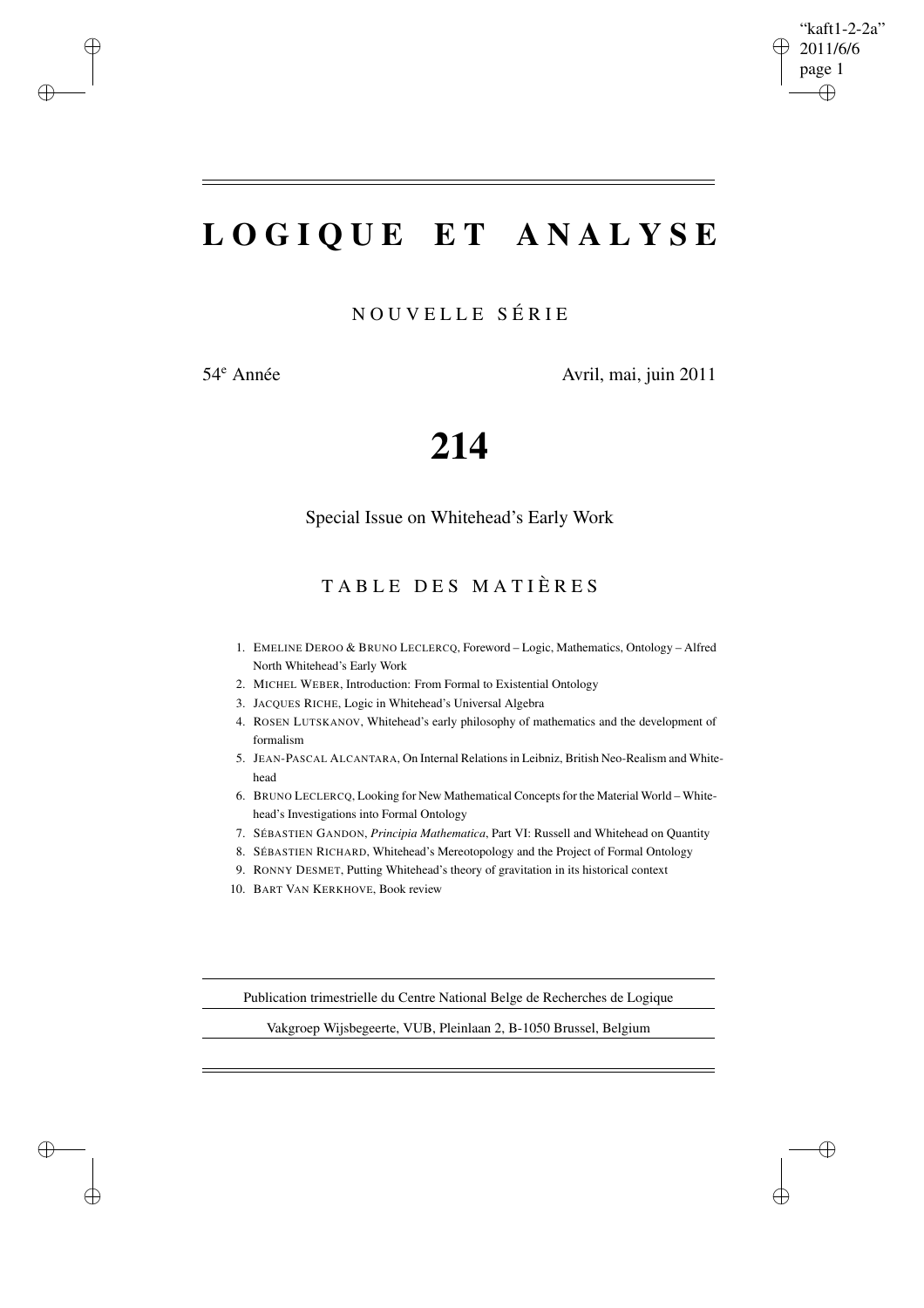#### "kaft1-2-2a" 2011/6/6 page 2 ✐ ✐

✐

✐

## **http://www.vub.ac.be/CLWF/L&A/ BULLETIN TRIMESTRIEL DU CENTRE NATIONAL DE RECHERCHES DE LOGIQUE ISSN: 0024-5836** Indexed and abstracted in the *Arts and Humanities Citation Index* ®

✐

✐

✐

✐

#### **COMITÉ DE RÉDACTION / EDITORIAL BOARD**

 $(* = editor-in\text{-}chief; ** = collecting editor)$ 

Diderik BATENS – François BEETS – Werner CALLEBAUT – Marcel CRABBÉ\*\* – Tom DEDEURWAERDERE – Jan DE GREEF – Marc DOMINICY – Pascal GRIBOMONT – Paul GOCHET – Guy HAARSCHER – Bertrand HESPEL – Roland HINNION – Leon HORSTEN\*\* – Hubert HUBIEN – Philip KREUTZ – Jean LADRIÈRE – Dominique LAMBERT – Thierry LIBERT\*\* – Francis LOWENTHAL – Thierry LUCAS – Michel MEYER – Joke MEHEUS\*\* – Christian MICHAUX – Herman PARRET – Marc PEETERS – André PÉTRY – Herman ROELANTS – Sonja SMETS – Christophe TROESTLER – Jean Paul VAN BENDEGEM\* – Fernand VANDAMME – Roger VERGAUWEN

### **CORRESPONDANTS ÉTRANGERS / FOREIGN CORRESPONDENTS**

Patrick BLACKBURN – Newton C.A. DA COSTA – Maria Luisa Dalla CHIARA – Max CRESSWELL – Thomas FORSTER – Dov GABBAY – Gilles-Gaston GRANGER – Volker HALBACH – Wiebe VAN DER HOEK – Per MARTIN-LÖF – Pavel MATERNA – Arne NAESS✝ – Lorenzo PEÑA – Graham PRIEST – Stewart SHAPIRO

## **CORRESPONDANCE ÉDITORIALE / EDITORIAL CORRESPONDENCE**

Toutes les correspondances doivent être adressées à: Please send all correspondence to: Jean Paul VAN BENDEGEM, VUB, FILO, Pleinlaan 2, B-1050 Brussels, Belgium. (e-mail: jpvbende@vub.ac.be)

*Logique et Analyse* est la continuation du *Bulletin Intérieur* édité depuis 1954 par le Centre National Belge de Recherches de Logique et qui était réservé aux membres et aux collaborateurs du Centre. La nouvelle série de *Logique et Analyse*, qui paraît depuis 1958, est une revue publique qui examine les articles par les pairs (peer reviewed). *Logique et Analyse* n'est l'organe d'aucune doctrine logique ou philosophique: les articles sont publiés sous la seule responsabilité de leurs signataires.

Seront acceptés pour la publication dans *Logique et Analyse* des articles rédigés en français, néerlandais, anglais ou allemand, ayant une longueur d'environ quinze à vingt pages. Les manuscrits seront envoyés à la rédaction par courrier électronique ou par courrier régulier à l'adresse ci-dessus.

Papers in French, Dutch, English or German of about fifteen to twenty pages are accepted and can be sent by e-mail or snail mail to the above address.